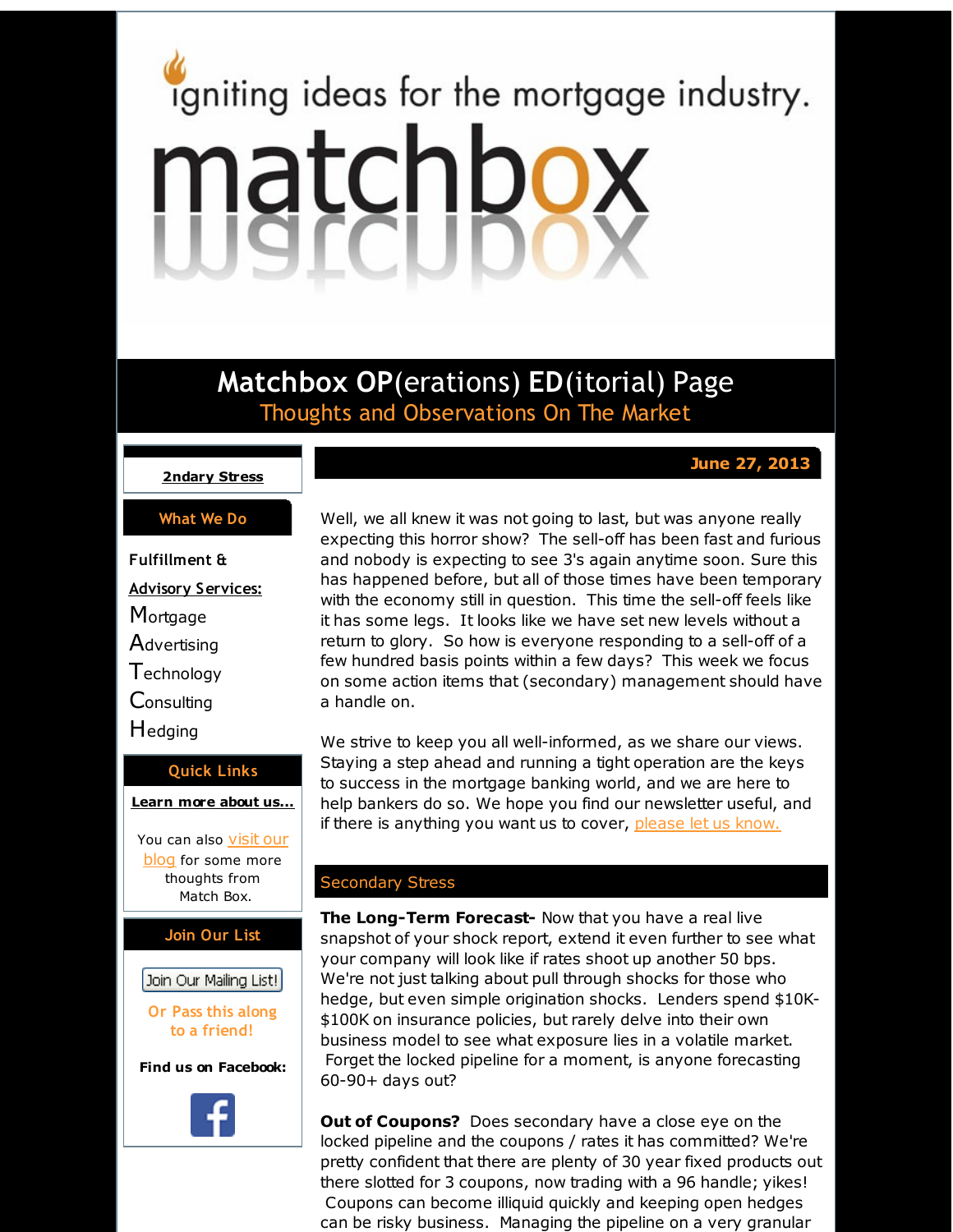basis and paying strict attention to how price volatility will impact delivery strategies (BE, forwards, AOTs etc) is key.

**Cost Management-** Think any LOs will allow locks to expire at this point? Will they really press for free extensions, exceptions, or concessions? Will secondary or management give in? For the first time in a long time, secondary is in a position of power; the question is are they strong enough to wield it? Additionally, extension costs can add up quickly if lenders are hedging. Mass extensions on questionable files can quickly become expensive. Time to brush off / tighten up those lock desk policies.

**Proactive Pricing**- So which group do you fall into? Do you freeze pricing? Add internal price adjustments? Or allow the PPE to do all the work? There's one wrong answer here, and if you're unsure which it is - give us a call.

In these volatile times it's critical to keep track of the market. Meeting to discuss how to handle the business in this market is important, but missing a rally or a sell-off after being tied up in management meetings can be extremely costly. Secondary managers need a true pulse on the market. Oh, that means having access to live market pricing indications too - something a bit more sophisticated than the text messages that most LOs are receiving.

**Proactive Margins**- Some are already cutting margins in effort to keep the wheels of the pipeline greased. Others are adding margin until the market stabilizes a bit. And there are a few who are micro-managing margins based on investor outlets and particular products. While each of these strategies have their own pros/cons, it's only cutting margins that gives us great concern.

**Know Your Data**- Purchase vs refi? Cash out vs rate/term? Expiration dates, status levels, etc - the details have never been more important. Possibly the most important data point of all is rate. Not just for the aforementioned exposure related to illiquid coupons, but also due to compliance. In-touch secondary groups are concerned over HPML loans and for those in NY, dreaded NY Subprime Home Loan testing. We can guarantee there have been loans locked over the last few days which cannot close as they'll certainly fail compliance testing and be deemed unsaleable.

**The Future Of Originations-** Call centers? Internet leads? Radio or Print Campaigns? What does the future hold for these strategies? We're not sure of the economics here, but we do know that lenders best be careful not to throw good money after bad; doubling-down on a high risk origination strategy in a volatile market. Does it make sense to increase the advertising spend to just keep the pipeline moving?

**Q3 Liquidity-** June ends this week followed by a long July 4th weekend. It will be July 10th before we know it and with the Western Secondary approaching, July will come and go quickly, but not before there are some substantial cash flow anomalies. For those who hedge, and do not deliver AOT, loan sales will be coming in 300-600bps light. Those won't go down easy. On the other side, pairoffs from broker dealers will be substantial. Secondary and accounting better be expecting this ripple effect